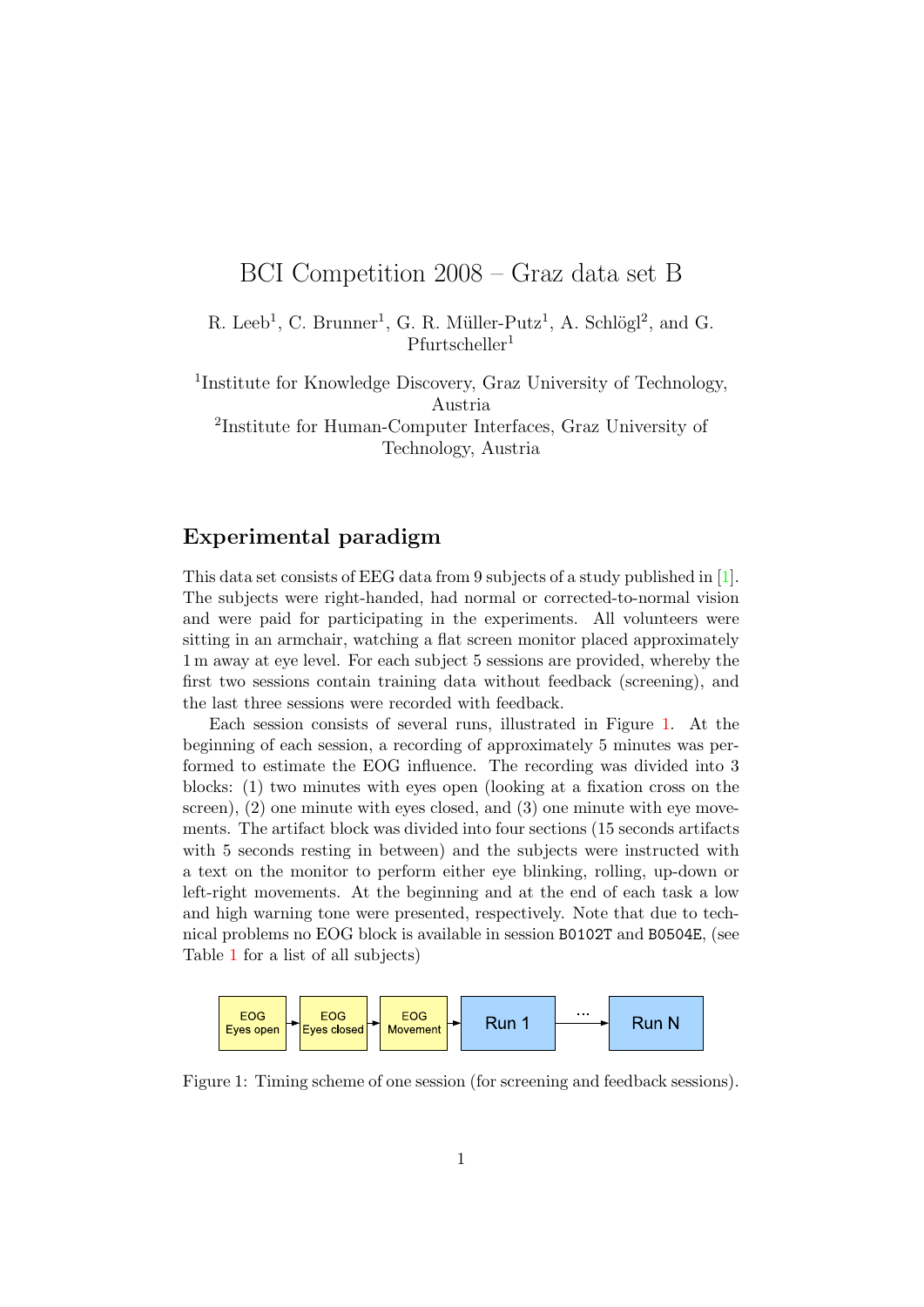

<span id="page-1-0"></span>Figure 2: Electrode montage of the three monopolar EOG channels.

#### Data recording

Three bipolar recordings (C3, Cz, and C4) were recorded with a sampling frequency of 250 Hz. The recordings had a dynamic range of  $\pm 100 \,\mathrm{\upmu V}$  for the screening and  $\pm 50 \mu$ V for the feedback sessions. They were bandpassfiltered between 0.5 Hz and 100 Hz, and a notch filter at 50 Hz was enabled. The placement of the three bipolar recordings (large or small distances, more anterior or posterior) were slightly different for each subject (for more details see  $[1]$ . The electrode position Fz served as EEG ground.

In addition to the EEG channels, the electrooculogram (EOG) was recorded with three monopolar electrodes (see Figure [2,](#page-1-0) left mastoid serving as reference) using the same amplifier settings, but with a dynamic range of  $\pm 1$  mV. The EOG channels are provided for the subsequent application of artifact processing methods [\[2\]](#page-5-1) and must not be used for classification.

The cue-based screening paradigm (see Figure [3a](#page-2-0)) consisted of two classes. namely the motor imagery (MI) of left hand (class 1) and right hand (class 2). Each subject participated in two screening sessions without feedback recorded on two different days within two weeks. Each session consisted of six runs with ten trials each and two classes of imagery. This resulted in 20 trials per run and 120 trials per session. Data of 120 repetitions of each MI class were available for each person in total. Prior to the first motor imagery training the subject executed and imagined different movements for each body part and selected the one which they could imagine best (e. g., squeezing a ball or pulling a brake).

Each trial started with a fixation cross and an additional short acoustic warning tone (1 kHz, 70 ms). Some seconds later a visual cue (an arrow pointing either to the left or right, according to the requested class) was presented for 1.25 seconds. Afterwards the subjects had to imagine the corresponding hand movement over a period of 4 seconds. Each trial was followed by a short break of at least 1.5 seconds. A randomized time of up to 1 second was added to the break to avoid adaptation.

For the three online feedback sessions four runs with smiley feedback were recorded (see Figure [3b](#page-2-0)), whereby each run consisted of twenty trials for each type of motor imagery. At the beginning of each trial (second 0) the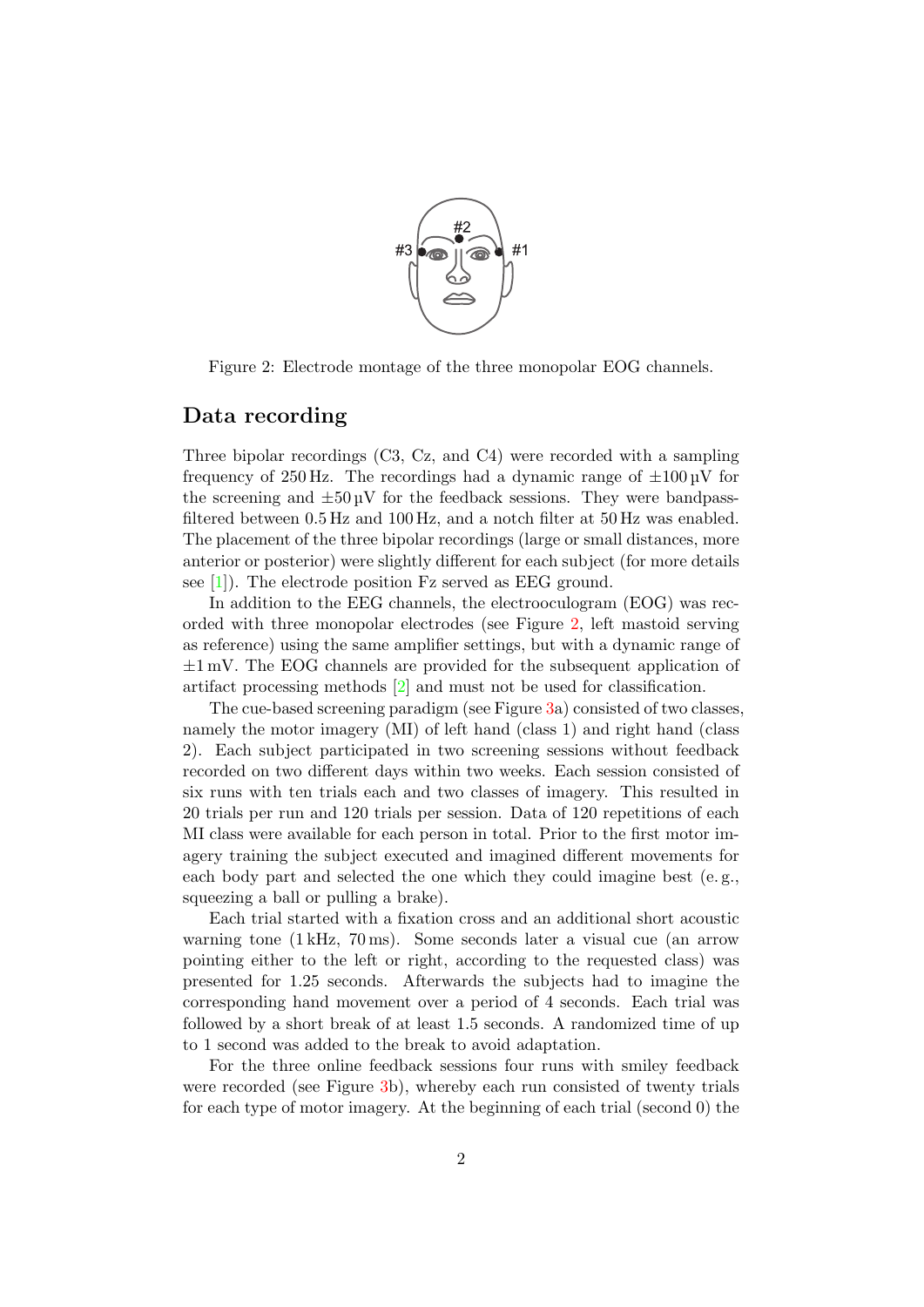

<span id="page-2-0"></span>Figure 3: Timing scheme of the paradigm. (a) The first two sessions (01T, 02T) contain training data without feedback, and (b) the last three sessions (03T, 04E, 05E) with smiley feedback.

feedback (a gray smiley) was centered on the screen. At second 2, a short warning beep (1 kHz, 70 ms) was given. The cue was presented from second 3 to 7.5. Depending on the cue, the subjects were required to move the smiley towards the left or right side by imagining left or right hand movements, respectively. During the feedback period the smiley changed to green when moved in the correct direction, otherwise it became red. The distance of the smiley from the origin was set according to the integrated classification output over the past two seconds (more details see [\[1\]](#page-5-0)). Furthermore, the classifier output was also mapped to the curvature of the mouth causing the smiley to be happy (corners of the mouth upwards) or sad (corners of the mouth downwards). At second 7.5 the screen went blank and a random interval between 1.0 and 2.0 seconds was added to the trial. The subject was instructed to keep the smiley on the correct side for as long as possible and therefore to perform the MI as long as possible.

#### Data file description

All data sets are stored in the General Data Format for biomedical signals (GDF), one file per subject and session. However, only the first three sessions contain the class labels for all trials, whereas the remaining two sessions are used to test the classifier and hence to evaluate the performance. All files are listed in Table [1.](#page-3-0) The GDF files can be loaded using the open-source toolbox BioSig, available for free at <http://biosig.sourceforge.net/>. There are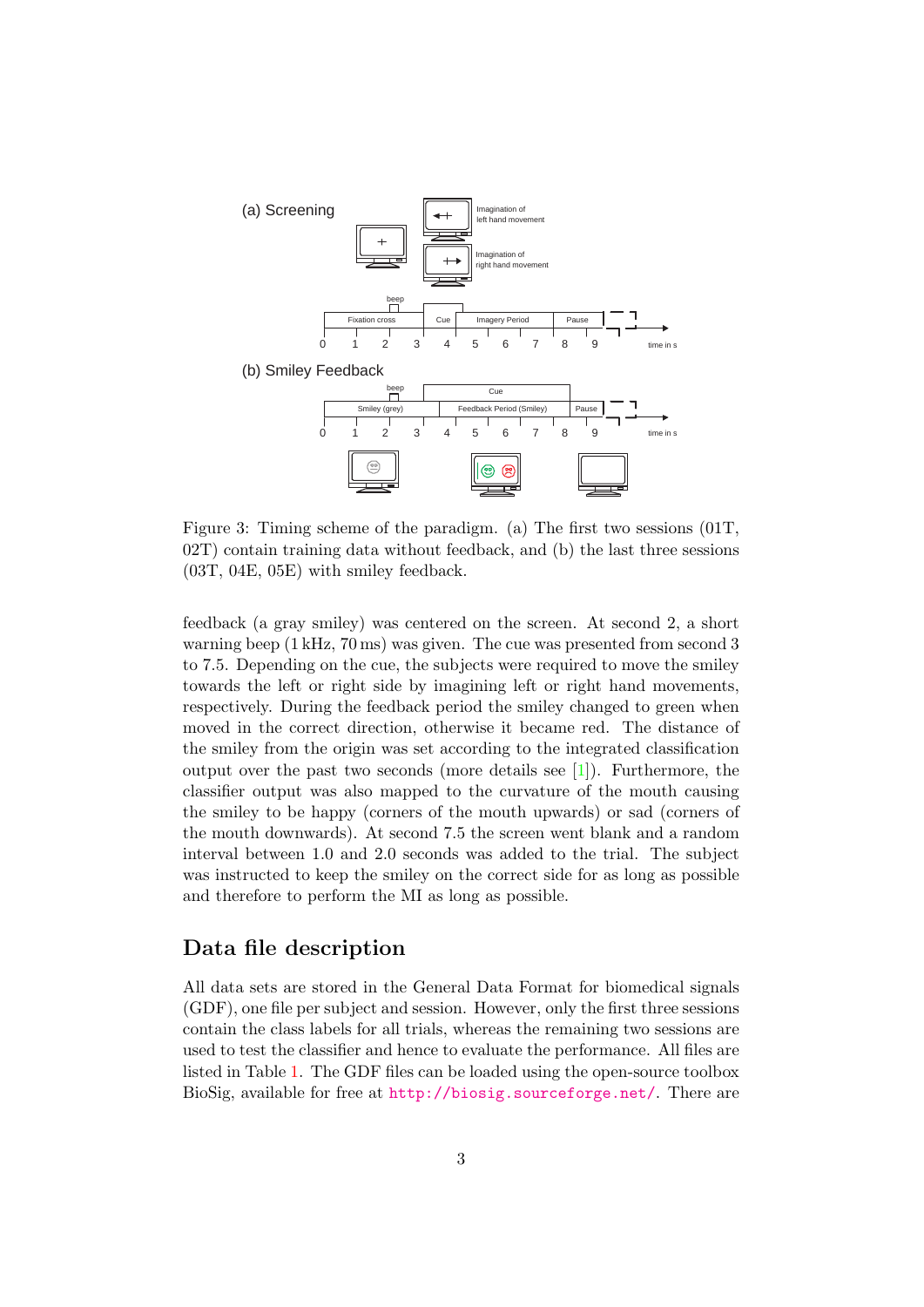| ΙD             | Training               | Evaluation     |
|----------------|------------------------|----------------|
| 1              | B0101T, B0102T, B0103T | B0104E, B0105E |
| $\overline{2}$ | B0201T, B0202T, B0203T | ВО204Е, ВО205Е |
| 3              | B0301T, B0302T, B0303T | B0304E, B0305E |
| 4              | B0401T, B0402T, B0403T | B0404E, B0405E |
| 5              | B0501T, B0502T, B0503T | B0504E, B0505E |
| 6              | B0601T, B0602T, B0603T | B0604E, B0605E |
| 7              | B0701T, B0702T, B0703T | B0704E, B0705E |
| 8              | B0801T, B0802T, B0803T | B0804E, B0805E |
| 9              | B0901T, B0902T, B0903T | B0904E, B0905E |

<span id="page-3-0"></span>Table 1: List of all files contained in the data set, the striked out evaluation data sets will be provided after the deadline of the competition. The first two sessions (...01T, ...02T) contain training data without feedback, and the last three sessions  $(\dots 03T, \dots 04E, \dots 05E)$  with smiley feedback. Note: Due to technical problems no recording for EOG estimation (eyes open, closed, eye movements) exists in session B0102T and B0504E.

versions for Octave<sup>[1](#page-3-1)</sup>/MATLAB<sup>[2](#page-3-2)</sup> as well as a library for  $C/C++$ .

A GDF file can be loaded with the BioSig toolbox with the following command in Octave/MATLAB (for C/C++, the corresponding function HDRTYPE\* sopen and size\_t sread must be called):

 $[s, h] =$ sload('B0101T.gdf');

Note that the runs are separated by 100 missing values, which are encoded as not-a-numbers (NaN) by default. Alternatively, this behavior can be turned off and the missing values will be encoded as the negative maximum values as stored in the file with:

[s, h] = sload('A01T.gdf', 0, 'OVERFLOWDETECTION:OFF');

The workspace will then contain two variables, namely the signals s and a header structure h. The signal variable contains 6 channels (the first 3 are EEG and the last 3 are EOG signals). The header structure contains event information that describes the structure of the data over time. The following fields provide important information for the evaluation of this data set:

h.EVENT.TYP h.EVENT.POS h.EVENT.DUR

<span id="page-3-2"></span><span id="page-3-1"></span><sup>1</sup> <http://www.gnu.org/software/octave/> <sup>2</sup>The MathWorks, Inc., Natick, MA, USA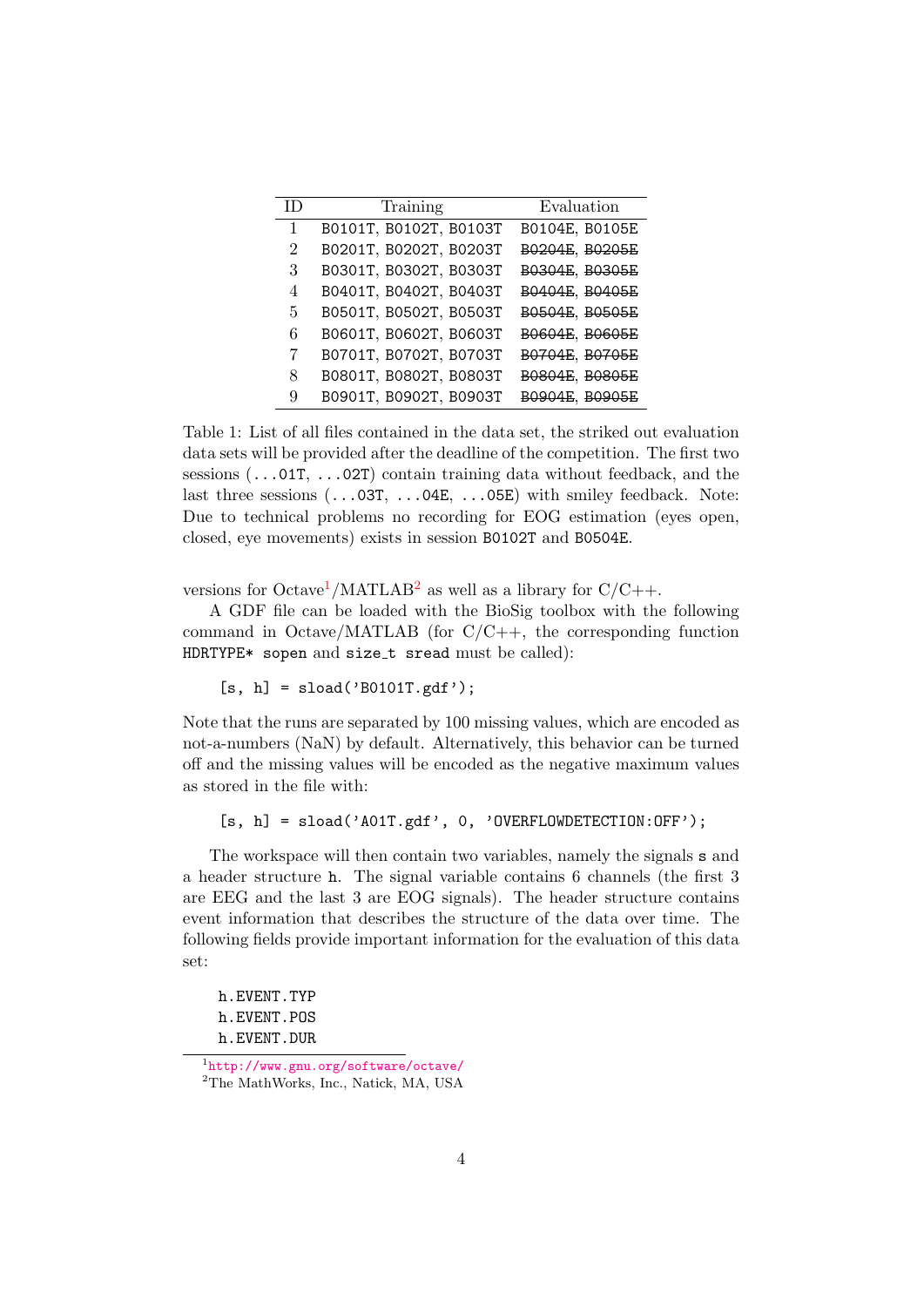| Event type |           | Description                  |
|------------|-----------|------------------------------|
| 276        | 0x0114    | Idling EEG (eyes open)       |
| 277        | 0x0115    | Idling EEG (eyes closed)     |
| 768        | 0x0300    | Start of a trial             |
| 769        | 0x0301    | Cue onset left (class $1$ )  |
| 770        | 0x0302    | Cue onset right (class $2$ ) |
| 781        | 0x030D    | BCI feedback (continuous)    |
| 783        | 0x030F    | Cue unknown                  |
| 1023       | 0x03FF    | Rejected trial               |
| 1077       | 0x0435    | Horizontal eye movement      |
| 1078       | 0x0436    | Vertical eye movement        |
| 1079       | 0x0437    | Eye rotation                 |
| 1081       | 0x0439    | Eye blinks                   |
| 32766      | $0x7$ FFE | Start of a new run           |

<span id="page-4-0"></span>Table 2: List of event types (the first column contains decimal values and the second hexadecimal values).

The position of an event in samples is contained in h.EVENT.POS. The corresponding type can be found in h.EVENT.TYP, and the duration of that particular event is stored in h.EVENT.DUR. The types used in this data set are described in Table [2](#page-4-0) (hexadecimal values, decimal notation in parentheses). Note that the class labels (i. e., 1 and 2, corresponding to event types 769 and 770) are only provided for the training data and not for the testing data.

The trials containing artifacts as scored by experts are marked as events with the type 1023. In addition, h.ArtifactSelection contains a list of all trials, with 0 corresponding to a clean trial and 1 corresponding to a trial containing an artifact.

In order to view the GDF files, the viewing and scoring application SigViewer v0.2 or higher (part of BioSig) can be used.

## Evaluation

Participants should provide a continuous classification output for each sample in the form of classlabels (1, 2), including labeled trials and trials marked as artifact. A confusion matrix will then be built from all artifact-free trials for each time point. From these confusion matrices, the time course of the accuracy as well as the kappa coefficient will be obtained [\[3\]](#page-5-2). The algorithm used for this evaluation will be provided in BioSig. The winner is the algorithm with the largest kappa value X.KAP00.

Due to the fact that the evaluation data sets will not be distributed until the end of the competition, the submissions must be programs that accept